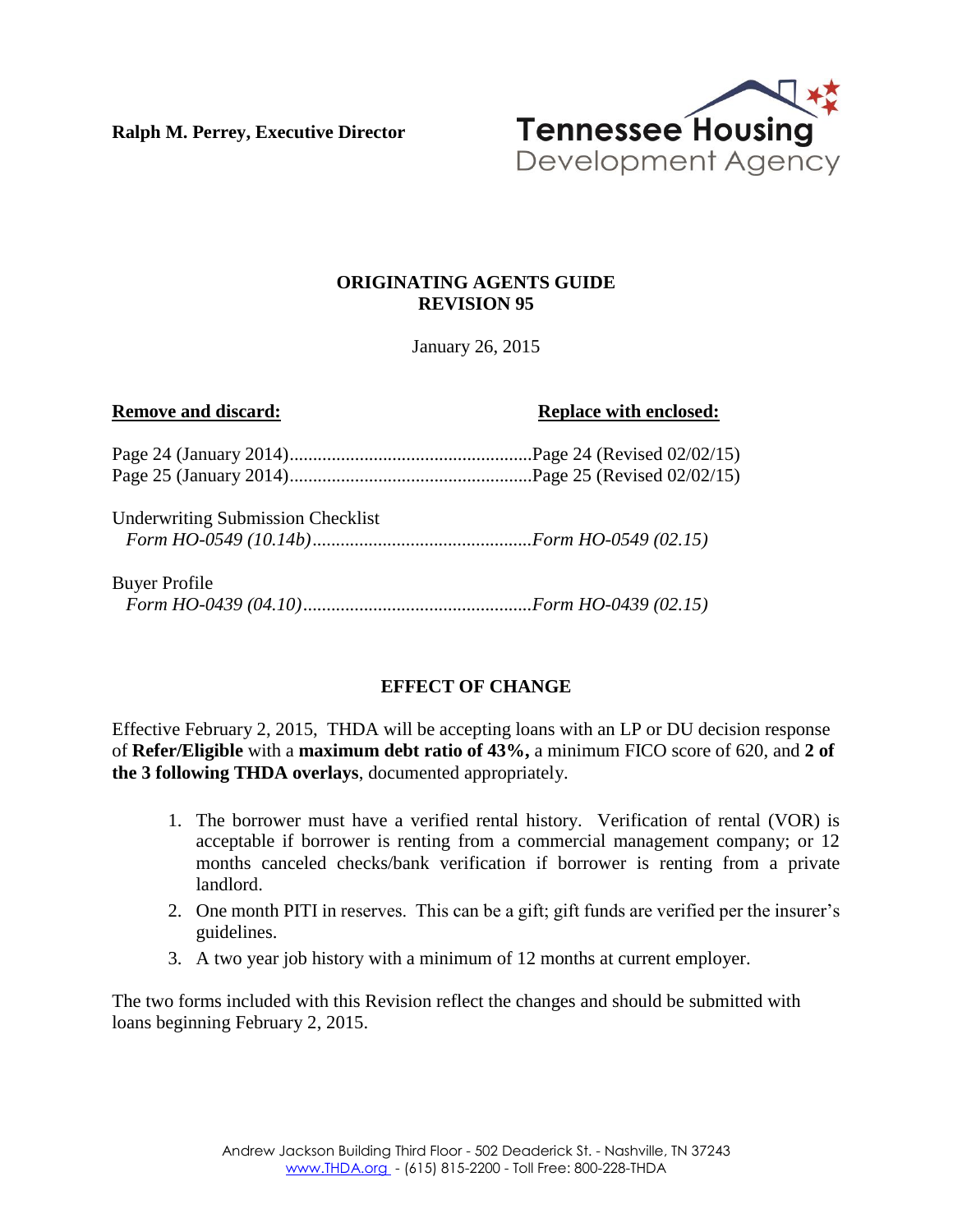#### **5.1 OVERVIEW**

#### **A. Disclosures**

1. Great Choice

Originating agents are required to provide all disclosures that comply with all federal and state laws and/or regulations. These include, without limitation, signed and dated copies of good faith estimates, Reg. Z or Truth in Lending, Tennessee Residential Property Condition Disclosure and transfer of servicing disclosures.

2. Great Choice Plus

Originating agents will provide all disclosures that comply with all federal and state laws and/or regulations. These include, without limitation, signed and dated copies of a good faith estimate, Reg. Z or Truth in Lending and applicable THDA Great Choice Plus disclosures.

#### **B. Underwriting Guidelines, Debt Ratios, Credit Scores, Compensating Factors**

Eligible applicants must meet credit underwriting standards of the relevant insuring program, as evidenced by the approval of a Direct Endorsement underwriter or the insurer, program accepted, underwriting software, i.e. Loan Prospector (LP), Desktop Underwriter (DU). LP or DU acceptance must also be signed by the Originating Agent underwriter or processor verifying the accuracy of information or data required to receive approval.

All loan submissions with a borrower(s) credit score (middle score or lowest score if only two scores) below 620 will not be eligible for THDA funding. THDA will accept loans with the following decision responses which shall meet the following THDA requirements:

- 1. Approve/Eligible: Maximum debt ratio of 45% and a minimum credit score of 620.
- 2. Refer/Eligible due to "no score" only: Loans must be manually underwritten using non tradiitonal credit guidelines in accordance with FHA guidelines, maximum debt ratio of 45%.
- 3. Refer/Eligible: Loans must be manually underwritten, maximum debt ratio of 43%, minimum credit score of 620, and must meet two of the three THDA overlays listed below.
	- The borrower must have a verified rental history. Verification of rental (VOR) is acceptable if borrower is renting from a commercial management company; or 12 months canceled checks/bank verification if borrower is renting from a private landlord.
	- One month PITI in reserves. This can be a gift; gift funds are verified per the insurers guidelines.
	- A two year job history with a minimum of 12 months at current employer.
- 4. Approve/Ineligible: As it refers to the HUD REO \$100.00 down payment program only, maximum debt ratio of 45% and minimum credit score of 620.

All THDA loan application packages will be required to include a copy of the completed FHA Loan Underwriting and Transmittal Summary or Loan Analysis signed by an authorized program endorsed underwriter of the Originating Agent, or correspondent underwriting agent. (See Section 6.2. K)

Any closed loan subsequently determined to be ineligible for program insurance due to noncompliance with that program's credit underwriting guidelines will be ineligible for THDA funding and subject to repurchase without exception.

#### **C. Homebuyer Education**

Great Choice Plus and Homeownership for the Brave borrowers are required to obtain pre-purchase education and counseling provided by a certified THDA counselor at one of the approved agencies listed on THDA's website at www.thda.org. This course is an eight hour face to face training session which usually combines a 6-7 hour group class with an hour of individual one-on-one counseling.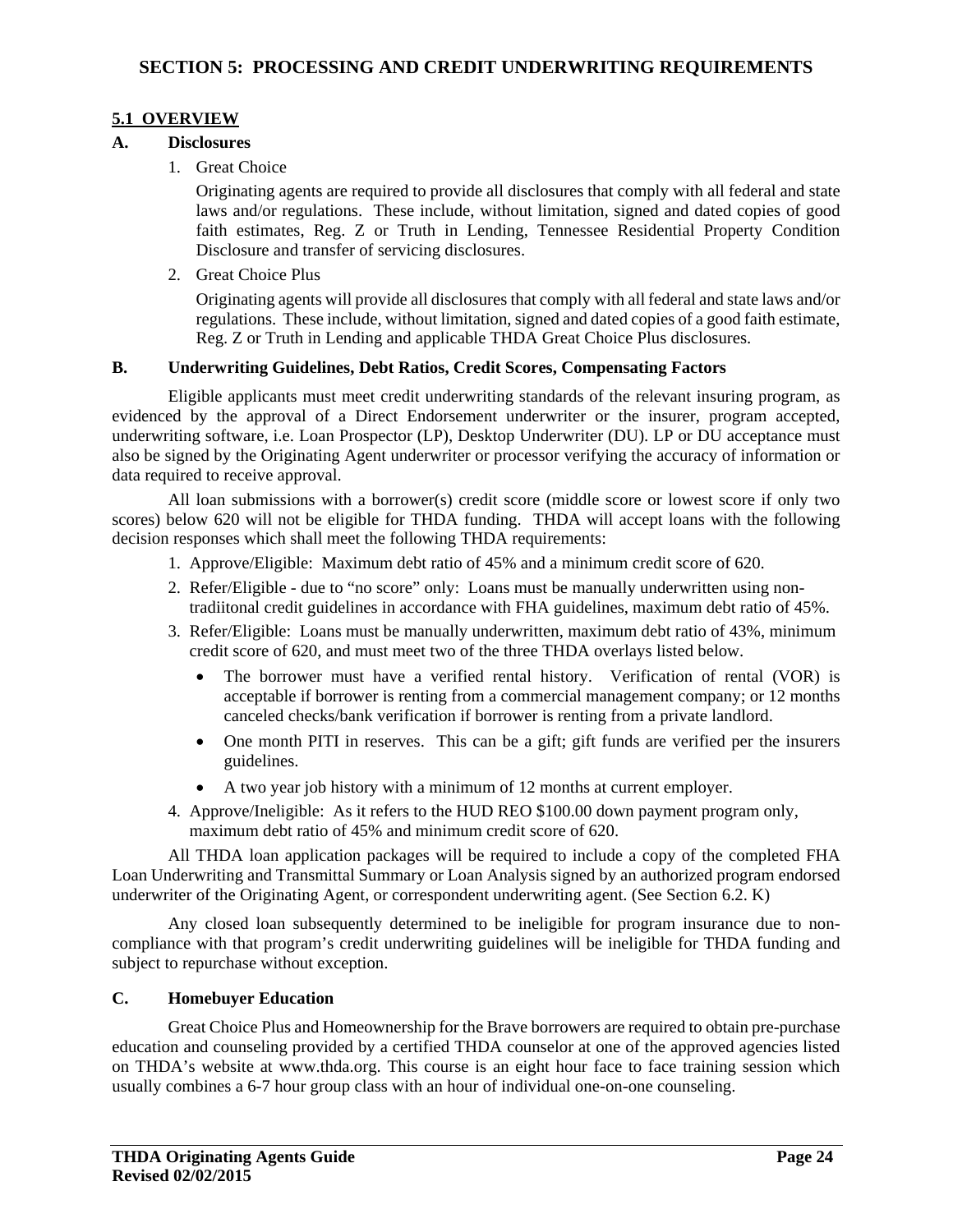#### **D. Exception to Face to Face Homebuyer Education Counseling**

THDA allows the use of the eHomeAmerica online product to accommodate borrowers who have unique logistical or physical challenges – or, who have demonstrated through their use of credit that they already have a solid understanding of how to budget and manage their finances. In order to be eligible for Online Homebuyer Education Counseling, the borrower(s) must meet the following eligibility criteria.

Borrower lives out-of-state and will not be in Tennessee until the date of their closing.

- Borrower lives more than an hour's drive from an approved THDA counseling agency.
- Borrower is physically unable to participate in a classroom setting.
- Borrower has a minimum credit score of 720 and has ratios that do not exceed 29/41.\* \*Must attach documentation providing borrower credit score and ratios.

## **1. Requesting Approval**

A. Each exception must be pre-approved by THDA.

- B. Before requesting approval, the Originating Agent will be responsible for reviewing the Online Homeownership Education Borrower Information Form HBEO-100 with the prospective online education borrower. Form HBEO-100 provides key information, including the following:
	- The borrower must pay a fee for using the online product.
	- The eHomeAmerica online course will take several hours to complete. The course has test questions at the end of each section.
	- The online borrower will be required to participate in at least two telephone sessions with the HBEI agency providing them access to the online product.
		- The first session is for intake and preparation before taking the online course.
		- The second telephone conference provides follow-up counseling on the test questions and additional counseling regarding the borrower's budget and their responsibilities as a THDA homeowner.
- C. To request approval for online education for a borrower, a THDA Originating Agent must complete and send Online Homeownership Education Request Form HBEO-200 and the Online Homeownership Education Borrower Information Form HBEO-100 which has been executed by the borrower to THDA by fax to 615-564-1229 or email to HomebuyerEducationInfo@thda.org.

## **2. Approval and Connection with THDA Counseling Agency**

THDA will review the Originating Agent's submitted Online Homeownership Education Request and, upon approval, assign the borrower to an approved THDA counseling agency to administer the eHomeAmerica online education product. THDA will notify the Originating Agent and the counseling agency of the borrower's approval to participate in the online education program. The borrower is responsible for contacting the counseling agency.

## **E. Age of Credit Documents**

All credit documents must be current when submitted to THDA for underwriting. For Commitments with a term of six months (permanent financing on new construction), income documents more than 180 days old must be updated and resubmitted for THDA review and approval when construction is complete.

All updates and requests for extension of the Commitment must be submitted with updated documents for THDA approval prior to the Commitment expiration date.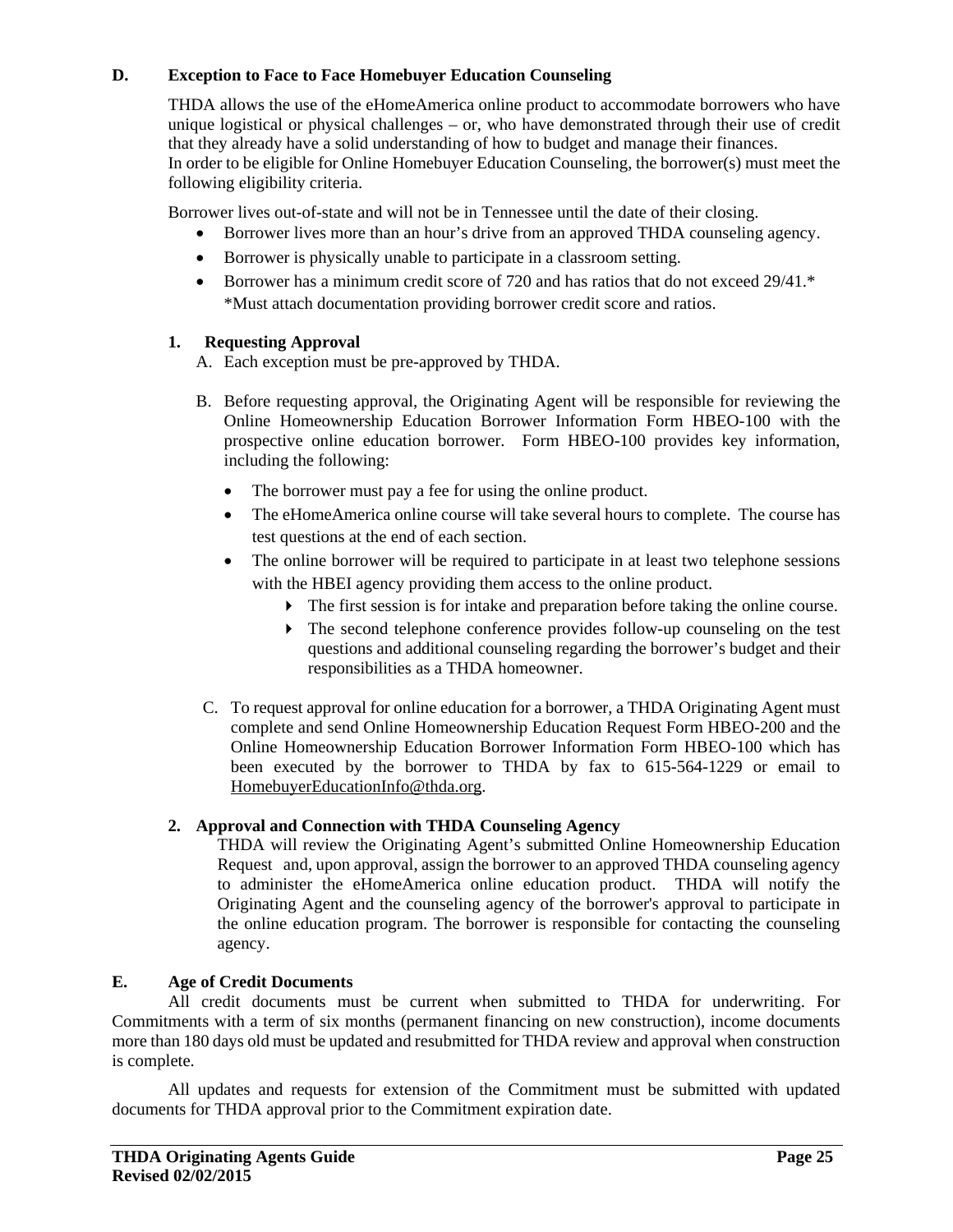|  | <b>LENDER: Do Not Reduce This Form</b> |  |
|--|----------------------------------------|--|
|--|----------------------------------------|--|

# **Tennessee Housing Development Agency (THDA) Buyer Profile**

| THDA Loan # (assigned by THDA) ____ ____ ____ ____<br>Primary Borrower's Name:                                 |                                                                                    |                                                                                                                                                                                                                                                                                                                                                                                                                                                                    |                             |                             |                                                                                                                       |
|----------------------------------------------------------------------------------------------------------------|------------------------------------------------------------------------------------|--------------------------------------------------------------------------------------------------------------------------------------------------------------------------------------------------------------------------------------------------------------------------------------------------------------------------------------------------------------------------------------------------------------------------------------------------------------------|-----------------------------|-----------------------------|-----------------------------------------------------------------------------------------------------------------------|
| <b>LIST INDIVIDUALS' NAMES BELOW:</b>                                                                          |                                                                                    |                                                                                                                                                                                                                                                                                                                                                                                                                                                                    |                             |                             |                                                                                                                       |
| Name of Homebuyer Education Organization, if applicable.<br>Name of Education Trainer and ID #, if applicable. |                                                                                    |                                                                                                                                                                                                                                                                                                                                                                                                                                                                    |                             |                             | <u> 1989 - Johann Stoff, deutscher Stoffen und der Stoffen und der Stoffen und der Stoffen und der Stoffen und de</u> |
| <b>FAMILY CHARACTERISTICS:</b><br><u> 1980 - Johann Barbara, martxa a</u>                                      | Hispanic: Yes OR No                                                                | Number of Persons Who Will Reside in Household<br>Race of Primary Borrower:<br>$(1)$ White $(3)$ Asian<br>(2) Black (4) American Indian<br>Primary Borrower Gender: (1) Male<br>Age Of Primary Borrower<br>Marital Status: (1) Married (2) Unmarried (3) Separated<br>Number of Dependents (children residing in household)                                                                                                                                        | $(5)$ Other<br>(2) Female   |                             |                                                                                                                       |
| <b>CURRENT HOUSING CHARACTERISTICS:</b><br>\$                                                                  | <b>Housing Status</b>                                                              | (1) Own Home, OR Own Mobile Home and Lot<br>(2) Government Assisted Rent (i.e. public housing, HUD or USDA/RD assisted housing)<br>(3) Rent Apartment/Home/Mobile Home, OR Own Mobile Home and Rent Lot<br>(4) Lives with Relatives Rent-Free, Displaced by Government Action or Other<br>Has any applicant owned a home (including a permanently-attached mobile home and lot) within<br>the last three years? Yes OR No<br>Current monthly rent or house payment |                             |                             |                                                                                                                       |
| <b>SUBJECT HOUSING CHARACTERISTICS:</b><br>$\frac{1}{2}$<br>\$                                                 | Year Built<br><b>Construction Type:</b><br>(5) Townhouse<br><b>Appraised Value</b> | Approximate Sq. Feet of Living Area<br>(1) Single Family Detached<br>$(6)$ PUD<br>Building is: (1) New/Proposed (2) Existing—(See OA Guide Definitions)<br>Down Payment Excluding Grants, Down Payment Assistance                                                                                                                                                                                                                                                  | (7) Zero Lot Line           | $(2)$ Duplex<br>(8) Modular | $(3)$ Triplex<br>$(4)$ Condo<br>(9) Manufactured Home                                                                 |
| <b>MARKETING:</b>                                                                                              | Source:                                                                            | (1) Newspaper<br>(5) Real Estate Agent                                                                                                                                                                                                                                                                                                                                                                                                                             | $(2)$ Radio<br>$(6)$ Lender | (3) TV<br>$(7)$ Other       | $(4)$ Builder<br>(8) Unknown                                                                                          |
| <b>GEOGRAPHY:</b>                                                                                              |                                                                                    | County in which the home to be purchased is located.<br>Is the home to be purchased located in a Targeted County or Census Tract? Yes OR No<br>Census Tract Number (must be included on each profile)                                                                                                                                                                                                                                                              |                             |                             |                                                                                                                       |
| <b>MISCELLANEOUS:</b><br>\$<br>\$<br>$rac{1}{2}$<br>\$                                                         | Number in Household                                                                | Maximum Income Limit for County and Household Size<br><b>Total Annual HOUSEHOLD Income</b><br>Maximum Acquisition Limit for County, Based on New or Existing<br>Total Acquisition Cost of this Property<br>Estimated Monthly Homeowner Insurance<br><b>Estimated Monthly Property Taxes</b><br>Name of PMI Company; if applicable<br><b>Refer/Eligible Compensating Factors</b><br>Verified Rental History<br>One month PITI in reserves                           |                             |                             |                                                                                                                       |